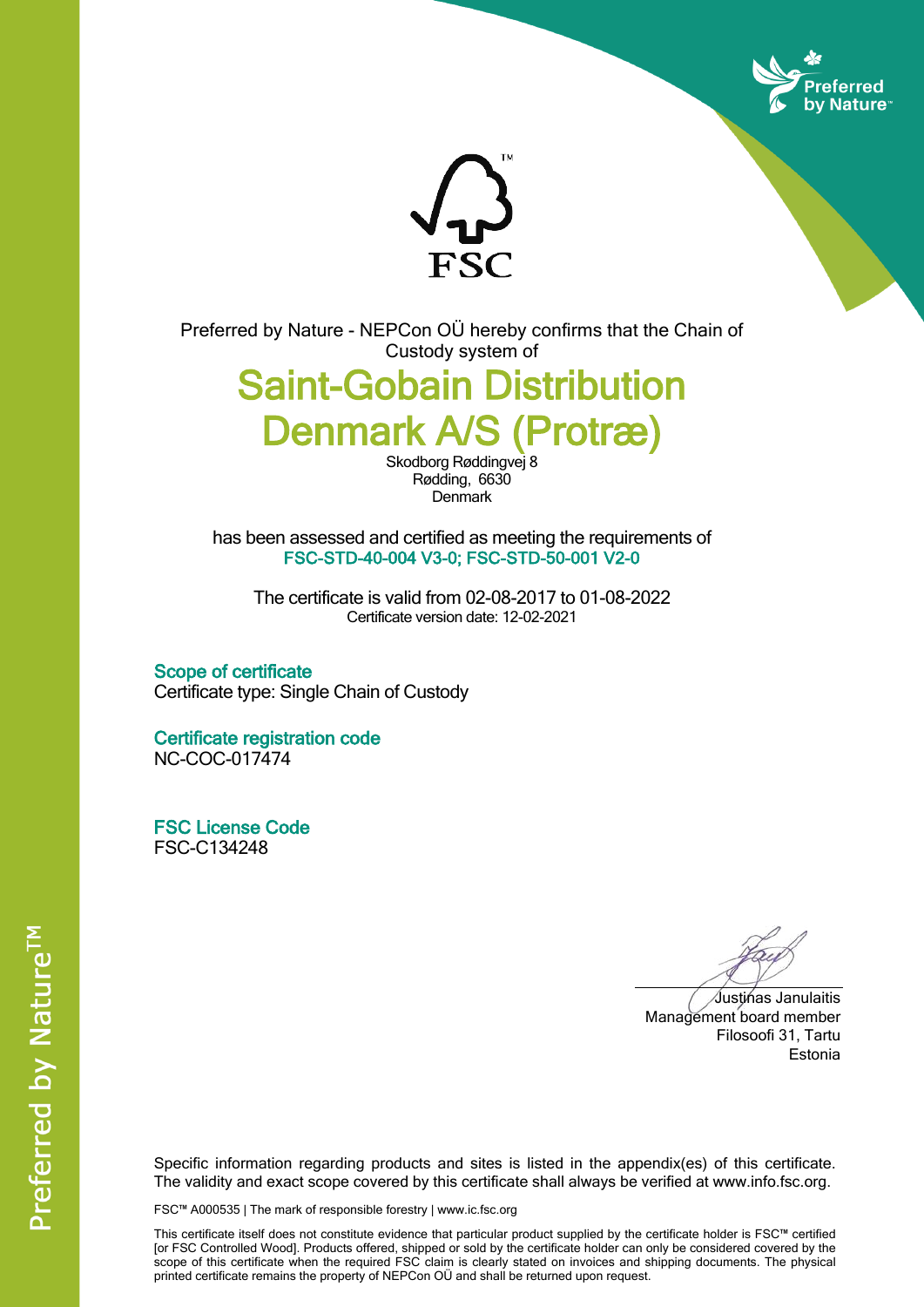

## **Annex A: Scope of Saint-Gobain Distribution Denmark A/S (Protræ) FSC™ Chain of Custody Certificate NC-COC-017474**

| <b>Product Type</b> | <b>Trade Name</b>               | <b>Output FSC Claims</b>             |  |
|---------------------|---------------------------------|--------------------------------------|--|
| W1                  | Rough wood                      | FSC 100%; FSC Mix x%; FSC Mix Credit |  |
| W <sub>11</sub>     | Wood for construction           | FSC 100%; FSC Mix x%; FSC Mix Credit |  |
| W11.7               | Wall cladding                   | FSC 100%; FSC Mix x%; FSC Mix Credit |  |
| W <sub>11.8</sub>   | Mouldings                       | FSC 100%; FSC Mix x%; FSC Mix Credit |  |
| W <sub>13</sub>     | Outdoor furniture and gardening | FSC 100%; FSC Mix x%; FSC Mix Credit |  |
| W <sub>13.1</sub>   | Havemøbler                      | <b>FSC 100%</b>                      |  |
| W <sub>13.2</sub>   | Trallebænk og kapilærkasser     | <b>FSC 100%</b>                      |  |
| W <sub>13.4</sub>   | Fences, fence stakes and pales  | FSC 100%; FSC Mix x%; FSC Mix Credit |  |
| W <sub>13.5</sub>   | Decking and garden sleepers     | FSC 100%; FSC Mix x%; FSC Mix Credit |  |
| W4                  | Impregnated/Treated Wood        | FSC 100%; FSC Mix x%; FSC Mix Credit |  |
| W4.3                | Kebony                          | FSC Mix x%                           |  |

This certificate itself does not constitute evidence that particular product supplied by the certificate holder is FSC™ certified [or FSC Controlled Wood]. Products offered, shipped or sold by the certificate holder can only be considered covered by the scope of this certificate when the required FSC claim is clearly stated on invoices and shipping documents. The physical printed certificate remains the property of NEPCon OÜ and shall be returned upon request.